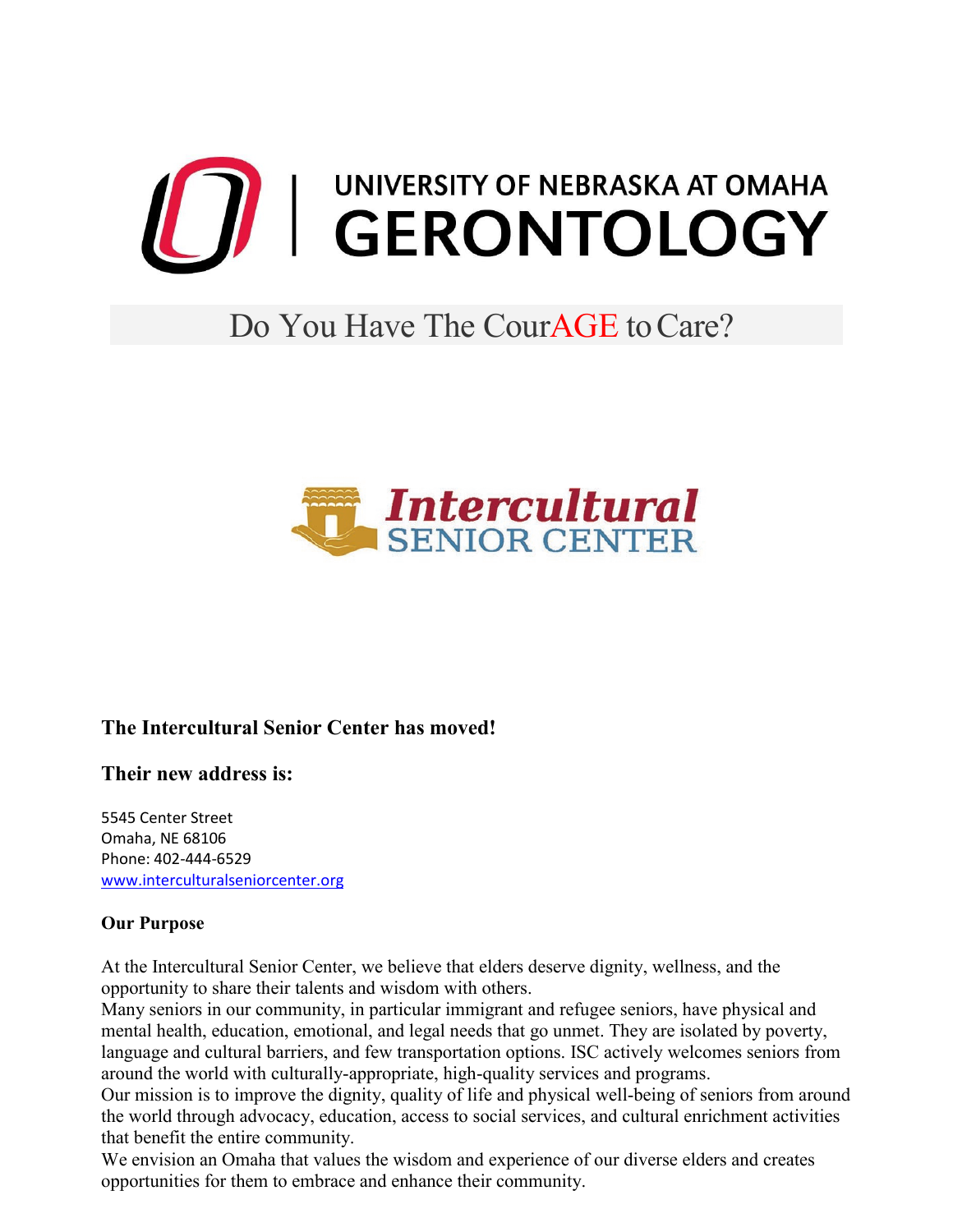### **Our History**

The Intercultural Senior Center was founded in 2009 by Carolina Padilla. She brought together a group of twelve women with the goal of providing services to elderly immigrants in the community. At the beginning ISC served mainly Latino seniors, and in 2013 we started welcoming refugee seniors from Sudan, Somalia, Bhutan, Nepal, and Burma (Karen population) and native English speakers as well.

With bilingual English/Spanish staff members, interpreters for the languages of the refugees, and door-to-door transportation by van, we ensure that everyone can participate fully in our programs regardless of language ability, income, or physical mobility.

#### **Programs and Services**

At ISC, our programs and services promote overall well-being for all seniors. We provide door-todoor transportation, a light breakfast, and a nutritious lunch every day, in addition to the following life-enhancing programs.

#### **Health & Wellness**

- Daily exercise classes (Tai-Chi, Zumba, and strength training with hand weights)
- Lunch served daily
- Wellness checks, including periodic blood pressure and diabetes checks
- Health presentations on topics such as nutrition, dementia, and disease prevention
- Gardening
- Foot care clinic
- Monthly food pantry through a partnership with Heart Ministry Center

#### **Social Services**

- Case management with a licensed social worker
- Legal assistance with establishing medical power of attorney
- Grandparent Support Group
- Mental Health and Grief Support Groups
- Caregiver Support Group

#### **Life-Long Learning**

- English classes
- Basic literacy classes
- Beginning Spanish classes
- Computer/smart phone classes
- Citizenship classes
- Arts
- Games and crafts
- Music
- Sewing

#### **Community Engagement**